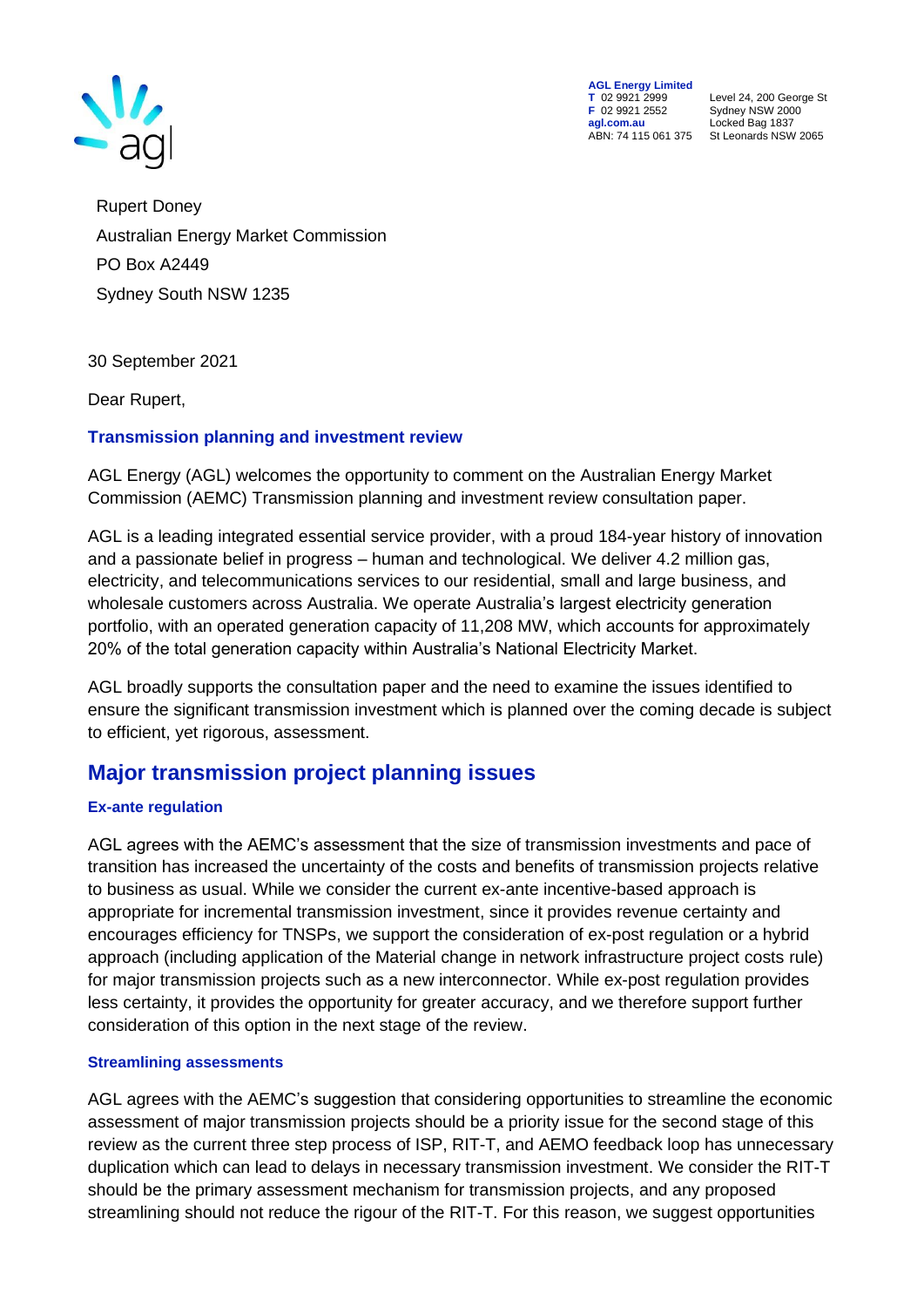

for streamlining should be focused on processes outside the RIT-T or aspects of the RIT-T that can be streamlined without weaking the test.

### **Benefits**

AGL is strongly opposed to the inclusion of non-market benefits in the assessment of benefits for transmission projects. We do not consider that such an idea is worthy of further consideration in the second stage of this review since electricity consumers should pay for the benefit of the electricity they receive, not for indirect benefits which accrue to others. Non-market benefits such as emissions reduction, regional employment, or regional investment are all key aspects of the transition, however the costs of these benefits should only be borne by the communities that benefit or taxpayers more broadly.

The AEMC has suggested that the review should explore opportunities to better quantify hard to monetise market benefits such as competition benefits. AGL agrees this would be beneficial. For competition benefits, we suggest that existing or expected ineffective competition should be described first before a benefit can be claimed.

### **Non-network options**

AGL considers that TNSPs have a conflict of interest in determining appropriate network investment when deciding between investment they will own and operate and investment by nonnetwork parties. Given market based solutions will be subject to competition, and also place the investment risk with the investor rather than the consumer, we suggest they should be encouraged where possible and not disadvantaged through the RIT-T. We suggest this should also be a priority issue for the second stage of the review. We also suggest the review consider options for adjusting the regulatory framework so that the RIT-T does not bias CAPEX over OPEX since the bias may lead to unnecessary investment.

## **Transmission investment and delivery issues**

### **Contestability**

AGL strongly agrees that contestability should be considered for major transmission projects as it may drive more efficient outcomes. TransGrid and ElectraNet's recent questioning of the financeability of Project Energy Connect made it clear that TNSPs can have too powerful a veto right over whether to build major transmission projects. While an exclusive right is appropriate for incremental network build, where granting building rights to a third party may cause unnecessary integration problems, for major projects other parties should be able to compete to build the project. Contestability can improve outcomes by leading to the selection of a party who is able to deliver the project more efficiently than the TNSP or alternatively by providing competitive pressure on the TNSP.

### **Funding models**

AGL agrees that flexibility in funding models and financing structures in other industries should be considered in the second stage of this review as there may be opportunities to reduce financing costs, and the time to procure finance, for new investments. We note however that the delay between when network expenditure is incurred and when revenue is received in the existing economic regulatory framework is an appropriate design. It is normal in most markets that revenue